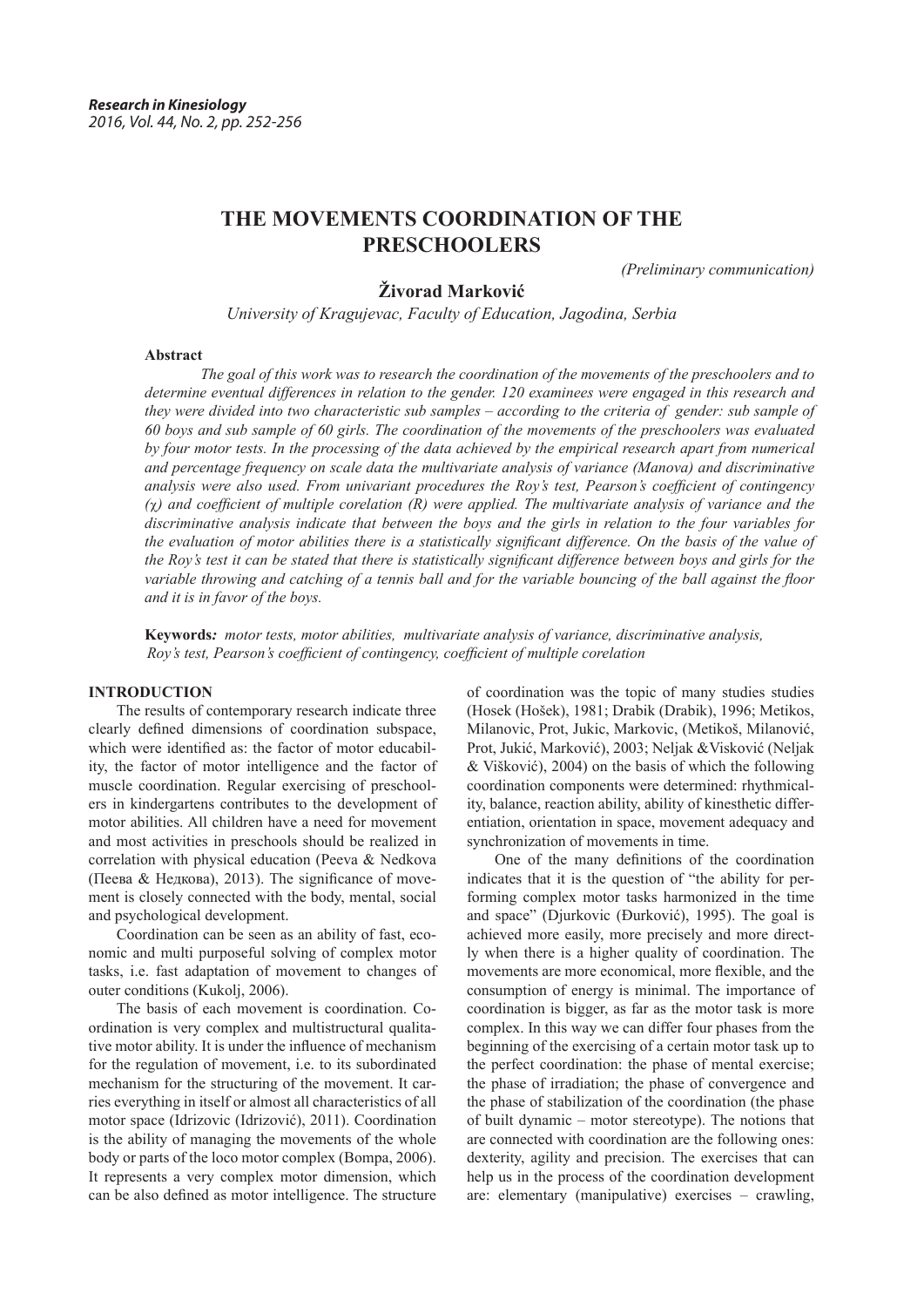climbing, and going through, catching and throwing in different ways, elementary and sport games with a ball, racket games – table tennis (Ivanova (Иванова), 2016; Gateva (Гатева), 2013; Gikova & Tishinov (Гикова & Тишинов), 2014), and similar, gymnastics exercises on the floor or elastic table, dancing exercises – rhythmic exercises, children's folklore dancing and special activities – swimming, skating, rollerblading, bicycle riding etc. Sturza Milic (Sturza Milić), 2014).

#### **METHODS**

## *The sample of examinees*

In this research 120 preschoolers took part. They were divided into two sub samples: 60 boys average age of  $6$  ( $\pm$  6 months), with the average height 119,83cm and average body weight 22,7kg and 60 girls average age 6 years ( $\pm$  6 months), with average height 118,3cm and average weight 21,9kg. All preschoolers were healthy on the day of testing and they possessed written consent from their parents and the preschool principal.

#### *The sample of variables*

For the evaluation of the preschoolers' coordination of the movement the following tests were applied: *foot tapping synchronized on the same side* – (TN), *throwing and catching of a tennis ball with both hands* – (BIHTL), *bouncing of the ball against the floor with both hands alternately* – (OLOP), *and spot jumping synchronized on the same side* – (SUM).

#### *The testing procedure*

*The foot tapping synchronized on the same side* – (TN) – the examinee is sitting at the table so that he or she with one index finger touches the table, while the index finger on the other hand is raised a little from the surface of the table the foot on the same side as the raised index finger is also raised, while the other one (on the other side) is on the floor. (At the same time right hand and right foot are raised, i.e. left hand and left foot). On the mark the index finger tapping and the foot tapping is performed alternately so that the index finger and the foot at the same side are always raised or put down. The movements must be done in continuity, without longer breaks. The number of successfully performed tapping is written down. Maximally ten. Zero points – no tapping at all, 1 point – one successfully performed tapping, 2 points – two to four successfully performed tapping, 3 points – 5-9 successfully performed tapping and 4 points – 10 correctly performed tapping.

*Throwing and catching of a tennis ball with both hands* – (BIHTL), the examinee holds the tennis ball with both stretched arms (in front of him or her). He/she drops the ball from his/her hands and catches it again after one bounce from the floor. Evaluation: zero points  $-$  zero catching, 1 point  $-$  1 catch, 2 points  $-$  2 catches, 3 points  $-3$  catches, 4 points  $-4$  catches, and 5 points  $-5$ catches.

*Bouncing the ball against the floor with both hands* 

*– (OLOP),* the examinee hold the tennis ball in dominant arm stretched in front of him/her. He/she drops the ball from his/her hand and starts bouncing against the floor firstly with non dominant hand so that every next bouncing is done by the other arm alternately. The examinee can move if he/she needs it. Evaluation, zero bounces  $-$  zero points, 1 bounce  $-$  1 point, 2 bounces  $-$  2 points,  $3$  bounces – 3 points, 4 to 5 bounces – 4 points, 6 to 7 bounces  $-5$  points, 8 to 9 bounces  $-6$  points and 10 bounces – 7 points.

*Spot jumping synchronized on the same side* – (SUM), the examinee steps out with one foot and hand on the same side is stretched out forward. The hand on the other side in relation to the stepped out foot is stretched backwards. On the mark for the beginning of the task the examinee does spot jumping and he/she changes the position of arms and legs in the  $air - so$  that the other arm and leg are in relation to the starting position forward. The jumps must be performed without bigger breaks in continuity. The second try is done only if the examinee does not succeed to perform five correct tries during the first performance. The number of correctly done jumps is noted down, maximally five, zero points – no successfully performed jumps, 1 point – 1 successfully performed jump, 2 points – 2 to 4 successfully done jumps and 3 points – 5 successfully performed jumps. The jumps are not correctly performed in continuity, if the leg and the arm on the same side do not move simultaneously or if the examinee makes one more step.

*Each of the researched variables has more modalities, so that foot tapping has five modalities, throwing and catching of a tennis ball has seven modalities, bouncing of the ball against the floor has six modalities and spot jumping has three modalities.*

The research was done in the first term of 2015/2016 school year. After the consent of the preschool principal and the children's parents, by the choice of motor tests the coordination of preschoolers' movements was evaluated. The tests were performed in the premises of preschool during regular directed motor activities. The evaluations were done by the physical education teachers with the experience from the previous research, so that one test for all preschoolers was done by the same measurer.

In the processing of the data acquired by the empirical research apart from numerical and percentage frequency on scalar data multivariate analysis of variance (Manova) and discriminative analysis were also applied. From univaraint procedures the Roy's test, the Pearson's coefficient of contingency  $(y)$  and the coefficient of multiple corellation (R) were also applioed.

#### **RESULTS AND DISCUSSION**

 For the variable foot tapping for boys and girls the most present is the first modality, which 19 boys achieved and it represents 31`.7% and 18 girls, which represents 30.0%. It means that none of the foot tapping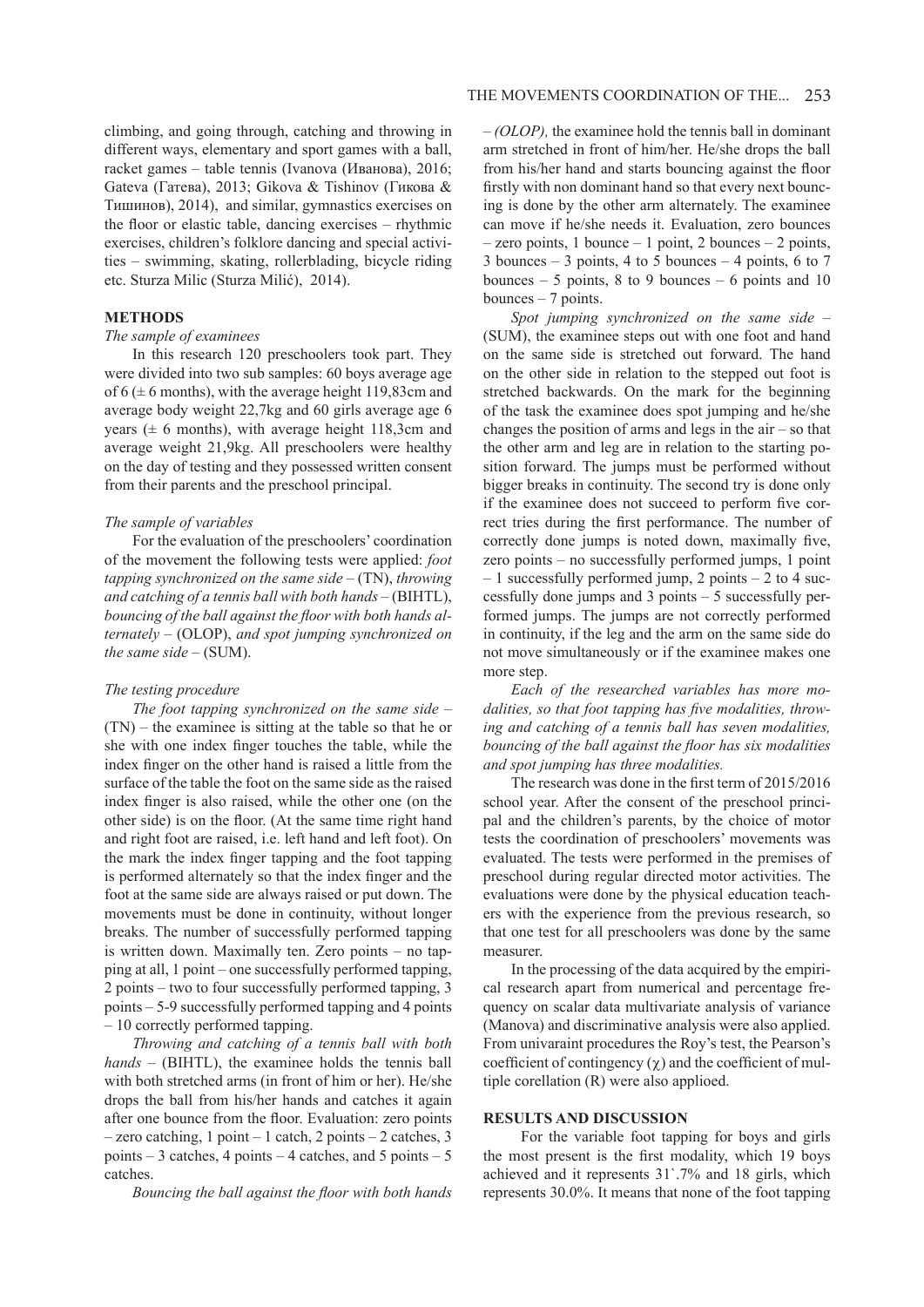| Gender      |     | $TN-1$ |     | $TN-2$ | $TN-3$ |                    |     | $TN-4$        |          | $TN-5$        |
|-------------|-----|--------|-----|--------|--------|--------------------|-----|---------------|----------|---------------|
|             |     | $\%$   |     | $\%$   |        | $\mathbf{0}$<br>70 |     | $\frac{0}{0}$ |          | $\frac{0}{0}$ |
| <b>Boys</b> | 19. | 31.7   |     | 28.3   | . .    | 11.                | 1/2 | 20.0          | <u>.</u> | 8.9           |
| Girls       | 18. | 30.0   | 16. | 26.7   |        | 18.3               |     | 15.0          | υ.       | 10.0          |

*Table 1. Numerical (n) and percentage (%) representation of the modality foot tapping (TN) in relation to boys and girls*

*Table 2. Numerical (n) and percentage (%) representation of the modality throwing and catching of a tennis ball (BIHT) in relation to boys and girls*

| Gender      |     | BIHTL-1       |     | BIHTL-2       |  | BIHTL-3       |  | BIHTL-4       |  | BIHTL-5       |  |
|-------------|-----|---------------|-----|---------------|--|---------------|--|---------------|--|---------------|--|
|             |     | $\frac{0}{0}$ |     | $\frac{0}{0}$ |  | $\frac{0}{0}$ |  | $\frac{0}{0}$ |  | $\frac{0}{0}$ |  |
| <b>Boys</b> | 12. | 20.0          | 13. | 21.7          |  | 23.3          |  | $28.3*$       |  |               |  |
| Girls       |     |               |     | 28.3          |  | 25.0          |  |               |  |               |  |

*Table 3. Numerical (n) and percentage (%) presence of the modality bouncing of the ball against the floor (OLOP) in relation to boys and girls*

| Gender OLOP-1 OLOP-2 OLOP-3 OLOP-4 OLOP-5 OLOP-6 OLOP-7 |  |                                                             |  |  |  |  |  |
|---------------------------------------------------------|--|-------------------------------------------------------------|--|--|--|--|--|
|                                                         |  | n % n % n % n % n % n % n %                                 |  |  |  |  |  |
|                                                         |  | Boys 1 1.7 8 13.3 12 20.0 12 20.0 14 23.3 11 18.3 2 3.3     |  |  |  |  |  |
|                                                         |  | Girls 0 0, 8 13.3 13, 21.7 12, 20.0 15, 25.0 5, 8.3 7 11.7* |  |  |  |  |  |

*Table 4. Numerical (n) and percentage (%) presence of the modality spot jumping (SUM) in relation to boys and girls*

| Gender      |    | SUM-1         |     | SUM-2 | SUM-3       |               |
|-------------|----|---------------|-----|-------|-------------|---------------|
|             |    | $\frac{0}{0}$ |     | 70    |             | $\frac{0}{0}$ |
| <b>Boys</b> | o. | ر . ب         | . ب | 38.3  | 29.         | دُ.48         |
| Girls       |    |               | 24. | 40.0  | $\sim$<br>~ | 45.0          |

*Table 5. The significance of difference of boys and girls in relation to the state of motor ability*

| Analysis       |                                             |                                          |
|----------------|---------------------------------------------|------------------------------------------|
| Manova         | 270<br>$\sqrt{6}$<br>$\sim$ $\cdot$ $\cdot$ | $\sim$ $\sim$<br>.usu                    |
| Diskriminative | 75.<br>، ، ،                                | $\sim$ $\sim$<br>$\cdot$ $\circ$ $\cdot$ |

*Table 6. The significance of differences between boys and girls in relation to certain variables for the evaluation of motor ability*

| Variables    | ∼    |      |       |      | Κd   |
|--------------|------|------|-------|------|------|
| TN           | .110 | 11   | .410  | .238 | .011 |
| <b>BIHTL</b> | .220 | .226 | 6.114 | .015 | .032 |
| OLOP         | .220 | .226 | 6.108 | .015 | .029 |
| <b>SUM</b>   | 036  | .036 | .144  | .705 | .001 |

*Legend:*  $\chi$  - Pearson's coefficient of contingency, R – the coefficient of multiple correlation,

F – the value of the Roy's test, p – the level of statistical significance and Kd – the discriminatory coefficient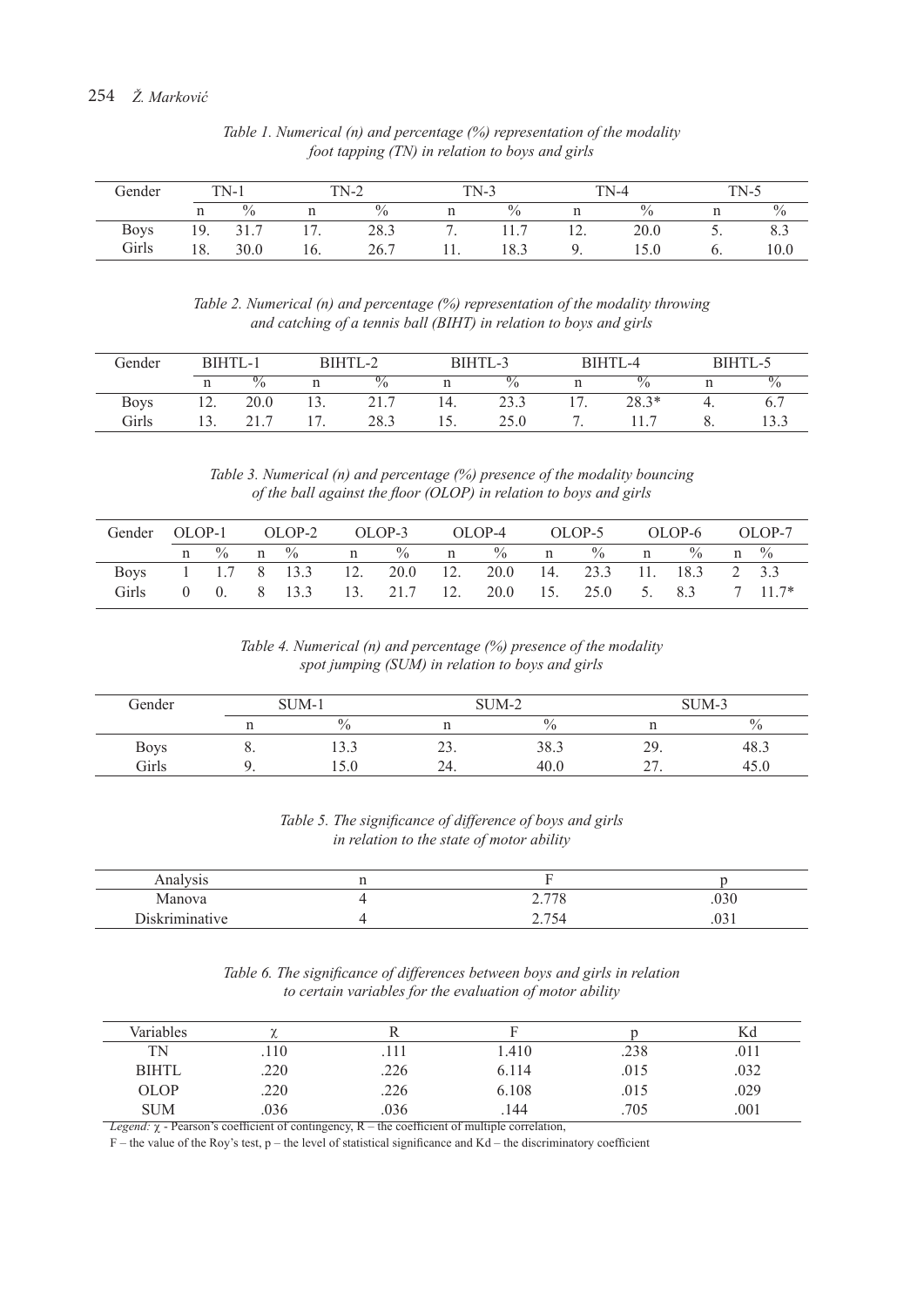| <b>Variables</b>                               | <b>Boys</b>              | Gyrls     | $dpr\%$ |
|------------------------------------------------|--------------------------|-----------|---------|
| Throwing and catching of a tennis ball (BIHTL) | $BIHTI -4*$              | -         | 43.84   |
| Bouncing of the ball against the floor (OLOP)  | -                        | $OLOP-7*$ | 39.73   |
| <i>Foot tapping</i> (TN)                       | -                        | -         | 15.07   |
| Spot jumping (SUM)                             | $\overline{\phantom{0}}$ | -         | 137     |

*Table 7. The characteristics of subsamples in relation to the researched variables*

was not realized. A very small percentage of boys, only 8.3% and girls 10.0% have the modality five, which indicates that they completely realized the task and did ten foot tapping.

For the variable throwing and catching of tennis ball (BIHT) for boys the most present is the fourth modality, which was achieved by seventeen boys which represents 28.3% (four catching). For girls the most present is the second modality (two catches) which was achieved by 17 girls and that represents 28.3%. On the fifth place for boys by the representation is the modality five (five catches) which was achieved by only four boys, which represents 6.7%. For girls on the fifth place by the representation is modality four (four catches) which was achieved by seven girls, which represents 11,7%.

For the variable bouncing of the ball against the floor (OLOP) for boys and girls the most present modality is the fifth modality, which was achieved by fourteen boys which represent 23.3% and fifteen girls which represents 25.0%. It means that boys and girls achieved six to seven successful tries of the bouncing. On the last place for boys and girls is the modality one (one bounce), where we can see that there is a boy who succeeded in bouncing the ball only once.

For the variable spot jumping (SUM) modality three is on the first place (5 jumps) by its presence for boys with 48.3% and for girls with 45.0%. On the second place is the modality two (2-4jumps), which was achieved by 23 boys which represents 38.3% and 24 girls which represents 40.0% On the third place is the modality one (4-5 jumps). Modality one is present at eight boys which represents 13.3% and nine girls which represents 15.0%.

On the basis of the value of the Table 5. it can be stated that there is statistically significant difference between boys and girls in relation to four variables for the evaluation of motor abilities. The level of statistical significance is p=0.030.

The discriminative analysis indicates that the level of statistical significance is p=.031, for four researched variables, according to the evaluation of motor ability. It means that there is statistically significant difference and clearly defined border between boys and girls in relation to the evaluation of motor ability.

The values indicate that between boys and girls there is statistically significant difference for the variable throwing and catching of a tennis ball with the level of statistical significance of p=.015 and for the variable bouncing of the ball against the floor with the level of

statistical significance p=.015. Statistically significant differences are in favor of the boys. Statistically significant difference between the boys and the girls was not stated for the variables foot tapping (p=.238 and spot jumping with the level of statistical significance p=.705.

The discriminative coefficients indicate that the biggest contribution of this between boys and girls in relation to the researched variables is for throwing and catching of a tennis ball with the value .029.

The fact that  $p=0.031$ , discriminative analysis, which means that there is clearly defined border between boys and girls, i.e. it is possible to determine characteristics of each subsample in relation to the researched variables. On the basis of the values in the Table 7. we can determine the properties of each subsample. The subsample of boys is mostly defined by the variable throwing and catching of a tennis ball, since the contribution to the characteristics is 43.84%. The subsample of the girls is mostly defined by the variable bouncing the ball against the floor and the contribution to the characteristics is 39.73%.

# **CONCLUSION**

The analysis of the coordination of the movements of preschoolers was done on the sample of four variables. Each of the researched variables has more modalities, so that foot tapping has five modalities, throwing and catching of a tennis ball has seven modalities, bouncing the ball against the floor has six modalities and spot jumping has three modalities. Multivariate analysis of variance and discriminative analysis indicate that between the boys and girls in relation to four researched variables of coordination there is a statistically significant difference and clearly defined border. The Roy's test indicates that between boys and girls there is statistically significant difference for the variable throwing and catching of a tennis ball with the level of statistical significance  $p=0.015$  and for the variable bouncing of the ball against the floor with the level of statistical significance  $p=015$ . Statistically significant difference between boys and girls was not stated for the variables foot tapping (p=.238) and spot jumping with the level of statistical significance p=.705. The discriminative coefficients show that the biggest contribution between boys and girls in relation to the researched variables, i.e. that the biggest difference is for throwing and catching of a tennis ball with the value of .029.

Bala and Jaksic (Bala i Jakšić) (2009) point out that the boys by the credit of richer motor life achieved by